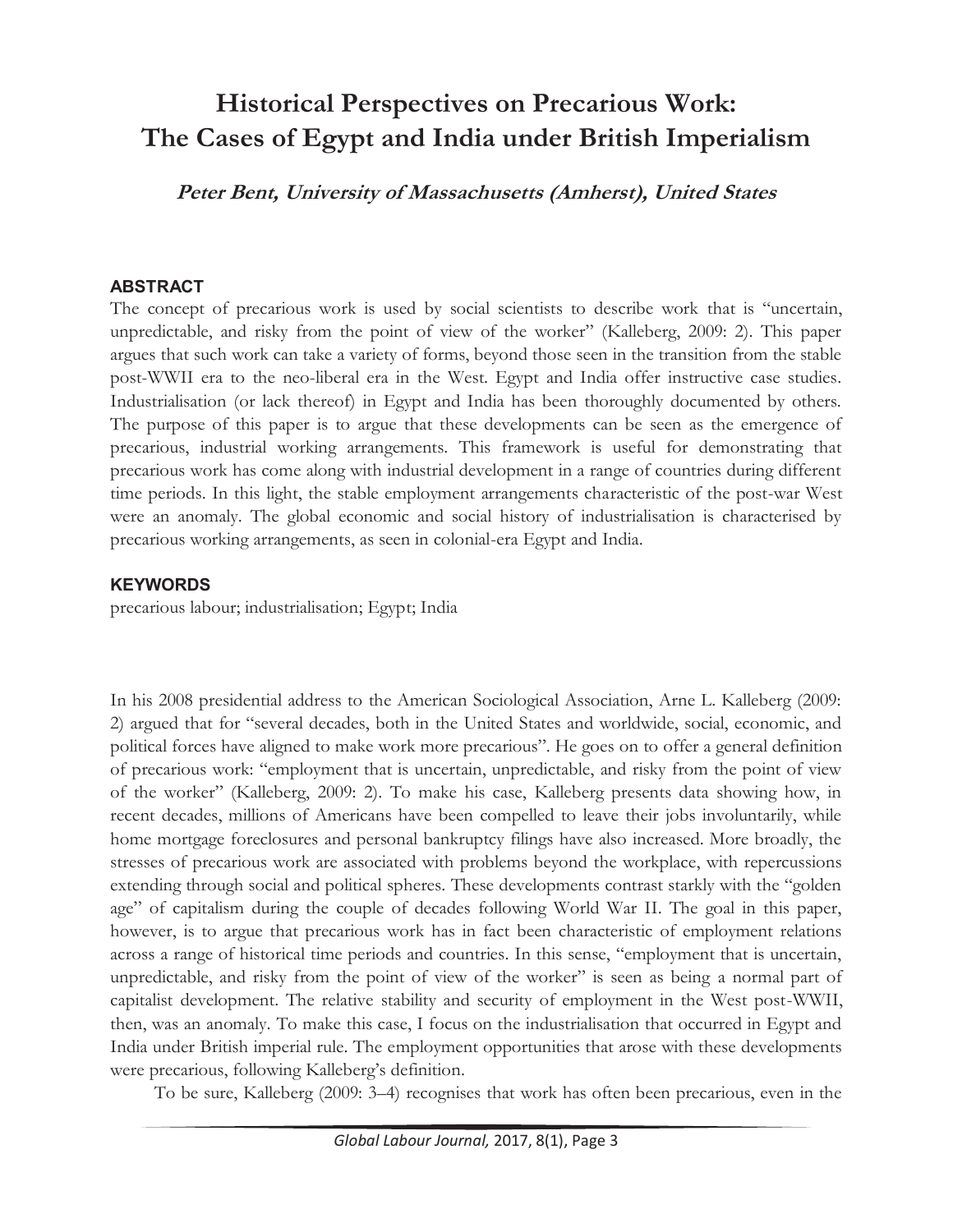United States. Once factories were developed employers could directly control when and how workers worked, adding new layers of insecurity to employment. Macro-level factors, such as seasonal and cyclic factors, helped determine employment security across sectors. For instance, American textile and glass workers at the beginning of the twentieth century could only expect to be employed for three-quarters of a year, and in 1909 the average employment levels in industrial occupations fluctuated by 14 per cent, and by 45 per cent in the automobile industry (Jacoby, 2004: 16–17). Workers eventually unionised and fought for more stable working arrangements. By the end of War World II, American workers had better access to more stable jobs. However, this time period (1940s to 1970s) is best seen as being uncharacteristic of industrial development in general. I add to Kalleberg's historical framework the experiences of working in industrialising Egypt and India under British rule. Expanding the historical and geographical scope of when and where work has been precarious highlights the degree to which the post-WWII period of relatively stable working conditions in the West was an anomaly.

Another way to frame the study of labour in both core and peripheral countries, historically and in modern times, is to focus on "informal" labour.<sup>1</sup> The process of informalisation has been defined as the "casualization of, or making casual, once formalized relations, such as employment relations" (Sassen, 1994: 155, quoted in Broad, 2000: 24; see also Van der Linden, 2003: 198). While this process is an important part of the historical development (and breakdown) of labour markets around the world, the focus in this paper on precarious work points to a slightly different, though related, process. In modern advanced economies, labour has become more precarious (and informal, following Sassen's definition) as relatively stable employment relations have declined. In the historical cases discussed below, labour became more precarious through the process of industrialisation, to the extent that it occurred. Thus this paper argues that precarious work has developed along with the rise of industrial work, and not only through the latter's demise. Informalisation is part of this process in both the modern and historical contexts, but precariousness as a framework points toward changes in employment relations as they exist formally, rather than focusing on informal labour. In the historical cases, work could become precarious even as it moved from being informal to formal with the rise of modern industry.

Kalleberg's expanded framework of what constitutes precarious work helps clarify what was precarious about new working arrangements in colonial Egypt and India. The following five categories provide a benchmark with which to compare the situations facing workers during these times of structural economic and social change (Kalleberg, 2009: 6–8). First there is the decline in attachment to employers. Second is the increase in long-term unemployment. Third is growth in perceived job insecurity. Fourth is the growth of non-standard work arrangements and contingent work. Finally, there is the increase in risk-shifting from employers to employees. Kalleberg finds that these five features characterise precarious work in the post-Bretton Woods West. These features of modern precarious work are also comparable to the types of employment situations that came into being in colonial Egypt and India. These case studies expand the discussion of when and where precarious work developed.

To make this case for Egypt, I reframe traditional accounts of the history of Egypt's

<sup>&</sup>lt;sup>1</sup> A wide range of historical and contemporary examples of the process of the "informalisation" of labour are discussed in the volume edited by Tabak and Crichlow (2000). See Agarwala (2013) for an in-depth study of the politics of informal labour in modern India.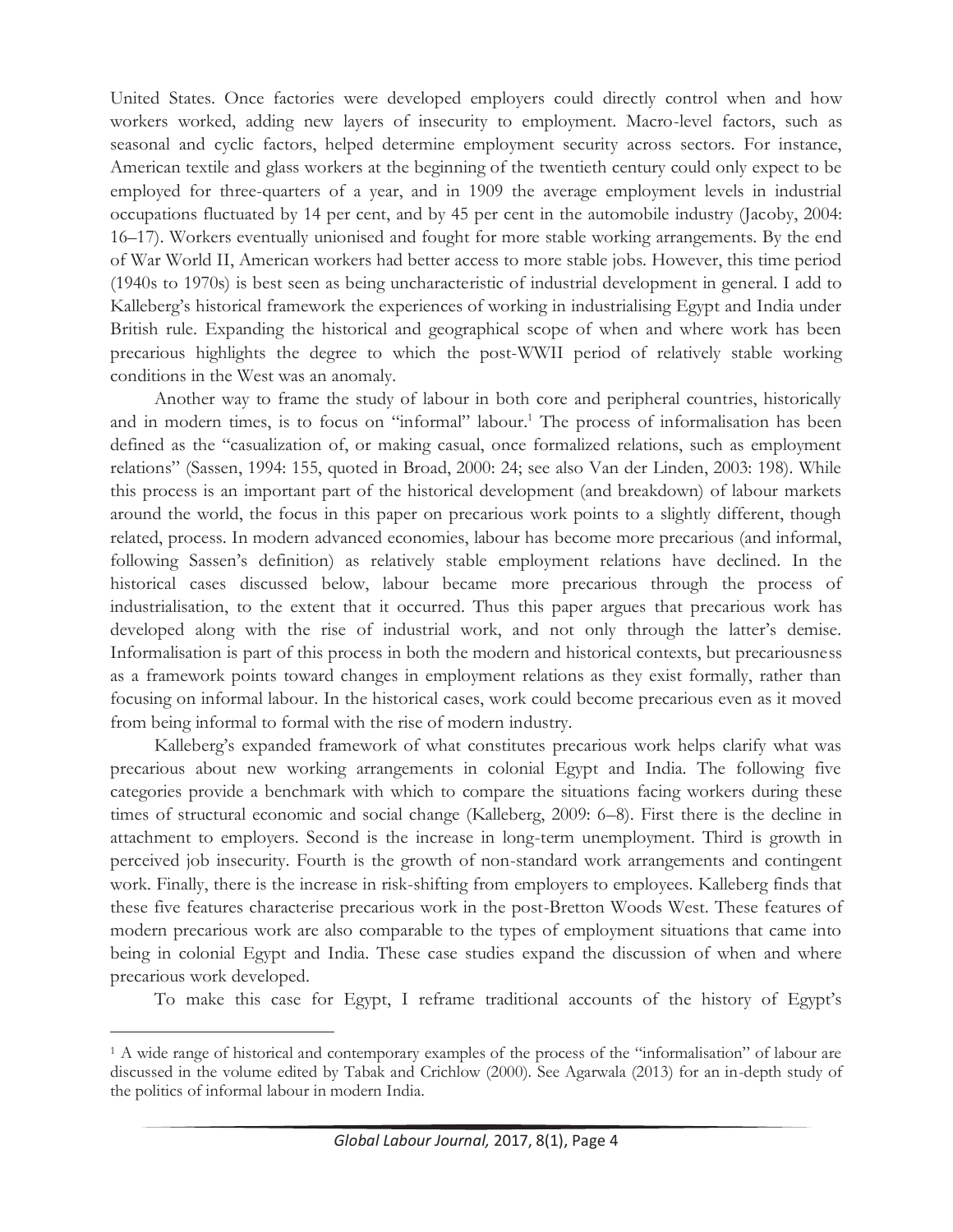industrialisation (and lack thereof) to highlight the aspects of this process that fit Kalleberg's framework. For the Indian case, I undertake a similar reframing of the existing literature, especially the extensive debates surrounding deindustrialisation in colonial India. There is more primary source data for the Indian case than the Egyptian case, since it was such a prominent part of the British Empire and was under British rule for longer.

### **The Development of Precarious Work in Colonial Egypt**

The most notable changes that took place in the Egyptian economy during the nineteenth century were connected to the production of cotton. Even the nascent industrialisation that occurred at this time was often directly tied to the growth and processing of cotton for export. Cotton transformed agriculture and industry, as detailed below, during its spread from Lower to Upper Egypt. To the extent that industry existed it was mostly for local consumption, though cities such as Cairo had larger-scale production for export. Textile production was already the dominant industry at the beginning of the nineteenth century, with cotton, flax, silk and wool textiles produced for export. When the French came to Egypt in 1798, there were over 2 000 textile workers in al-Mahalla al-Kubra, 600 textile workers in Beni Suef, and 250 textile workers in Qena (Owen, 1969: 12–13). While the main Egyptian industries at this time were based on textile production, Egyptian industry also included the production of seed oils, sugar products, bricks, pottery and simple tools.

When the French arrived, "Administratively the old social forms remained; masters, journeymen, and apprentices being grouped into craft organisations or guilds under the shaykh [sic] or headman, with rigid rules about who might open a factory, what products might be made, and at what price they could be sold" (Owen, 1969: 13; see also Baer, 1964). These structures began to change under Muhammad Ali's rule, when Egypt's first stages of industrialisation occurred (Panza and Williamson, 2013). When Muhammad Ali consolidated his power over Egypt after the death of the Mamluk leader Alfi Bey and the defeat of a British expedition in 1807, he needed to raise revenues to support his armies. Worried that relying too heavily on levies would dampen economic activity and incite revolt, he experimented with new ways of raising government revenues. To this end, he raised and extended land taxes, rooted out corruption, established a government monopoly over grain exports, and took measures to industrialise the Egyptian economy.

Muhammad Ali undertook a top-down approach to industrialisation. He closed cotton textile workshops and abolished weavers' corporations. In their place he built looms in governmentcontrolled factories and compelled the previously free masters and artisans to work in his factories as employees. This changed work relations in ways similar to the development of factories in Britain and the United States (Marx, 1976: 492–639). The industrialisation of Egypt proceeded from these developments. All textile production, not just cotton cloth, fell under the government monopoly. "Village weavers were strictly supervised, their goods purchased at fixed price, and a stamp affixed to every piece produced without which no cloth could be sold" (Owen, 1969: 23). European machinery was imported and new textile factories were built in the Khurunfish and Bulaq districts of Cairo. By 1820 three more mills, a foundry, two dyeing establishments and a bleaching factory were built and running in Bulaq. Through industrialisation Muhammad Ali could secure some degree of economic independence from Europe, as well as attempt to "revive Egypt by subjecting it to modern 'civilizing' influences" (Owen, 1969: 24).

These initial efforts to industrialise Egypt had far-reaching impacts on Egyptian workers and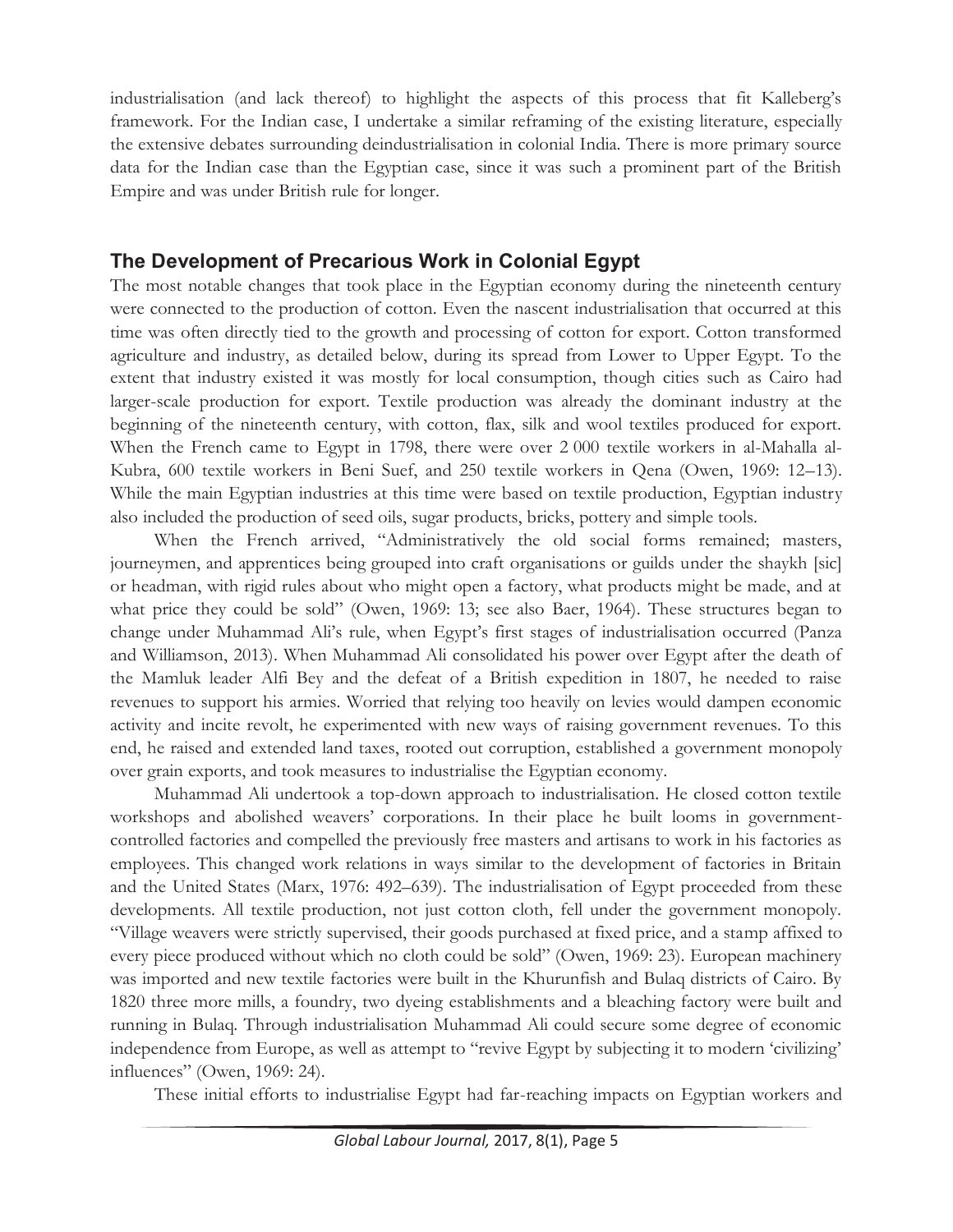peasants alike, as the segments of the population which were brought into these new factories faced unforgiving work arrangements, while those peasants who remained in their villages had their lives changed by the production of cotton. As cotton cultivation became widely promoted, "peasants lost much of their former freedom and were often the victims of fraudulent practices by government administrators in the measurement and valuation of their crops; townspeople were forcibly conscripted for work in the factories; [and] artisans left their jobs rather than submit to the new rules which governed the practice of their trade" (Owen, 1969: 25). Thus most Egyptians who engaged in industrial work were in low-level, precarious working arrangements, even before the British occupation.

Panza and Williamson (2013) argue convincingly that Muhammad Ali was successful at bringing modern industry to Egypt. However, Muhammad Ali's industrialisation programmes did not result in the prolonged, widespread industrialisation of the Egyptian economy or society, though under his successors further progress toward modernisation occurred, mainly through the expansion of canal networks, railways and telegraphs. And while Ali "opened some technical schools and sent Egyptian students for training in Europe, … his policies were not pursued long enough for any native class of skilled artisans, managers or entrepreneurs to be formed" (Mansfield, 1971: 107).

The next stage of industrial development in Egypt took place under mainly British oversight. Lord Cromer, as British Controller-General of Egypt, actively discouraged the development of a domestic Egyptian cotton textile industry. The British encouraged cotton production such that the main beneficiaries were the cotton mill owners in Britain (Mansfield, 1971). Cotton production in Egypt was often directly financed by British cotton merchants (Owen, 1969: 222). The British also oversaw the development of some cotton-related industrial development in Egypt itself, but these were exceptions to the general British goal of discouraging industrialisation in Egypt during the late nineteenth century (Mansfield, 1971: 108).

Overall, from the initial industrial developments promoted by Muhammad Ali through the efforts that took place under British occupation, Egyptian industry was closely linked with agricultural developments, especially the increasingly widespread cultivation of cotton. Some mention was made above of the effects that these developments had on the Egyptian peasantry. But what about the people who actually worked in the factories? Workers' experiences of industrialisation, especially under British occupation, was defined by the development of particularly precarious working arrangements.

Goldberg (1983) analyses the nuances of class identities and working-class politics during the first half of the twentieth century, from the beginning of the Great Depression through the mid-1950s. His findings offer useful insights into the precarious working arrangements Egyptians faced. Especially relevant for this purpose is the account of workers in the sugar industry. While cotton dominated agricultural activity and the early industrialisation efforts, sugar was the first mass production industry in Egypt (Goldberg, 1983: 251). In 1912, 14 426 Egyptians worked as day labourers in sugar factories, while 390 Egyptians were employed in these factories as skilled or semiskilled workers, along with 267 European professionals or managers (Goldberg, 1983: 256). While cotton could be sent to Britain after minimal processing, sugarcane had to be processed locally soon after harvesting. This fact shaped the working arrangements of Egyptian peasants, first under Muhammad Ali's rule, and then under the British.

Egyptians employed in early twentieth-century sugar factories were "peasants in workers' clothes" (Goldberg, 1983: 249). They tended to live in villages near the mills, and worked in the mills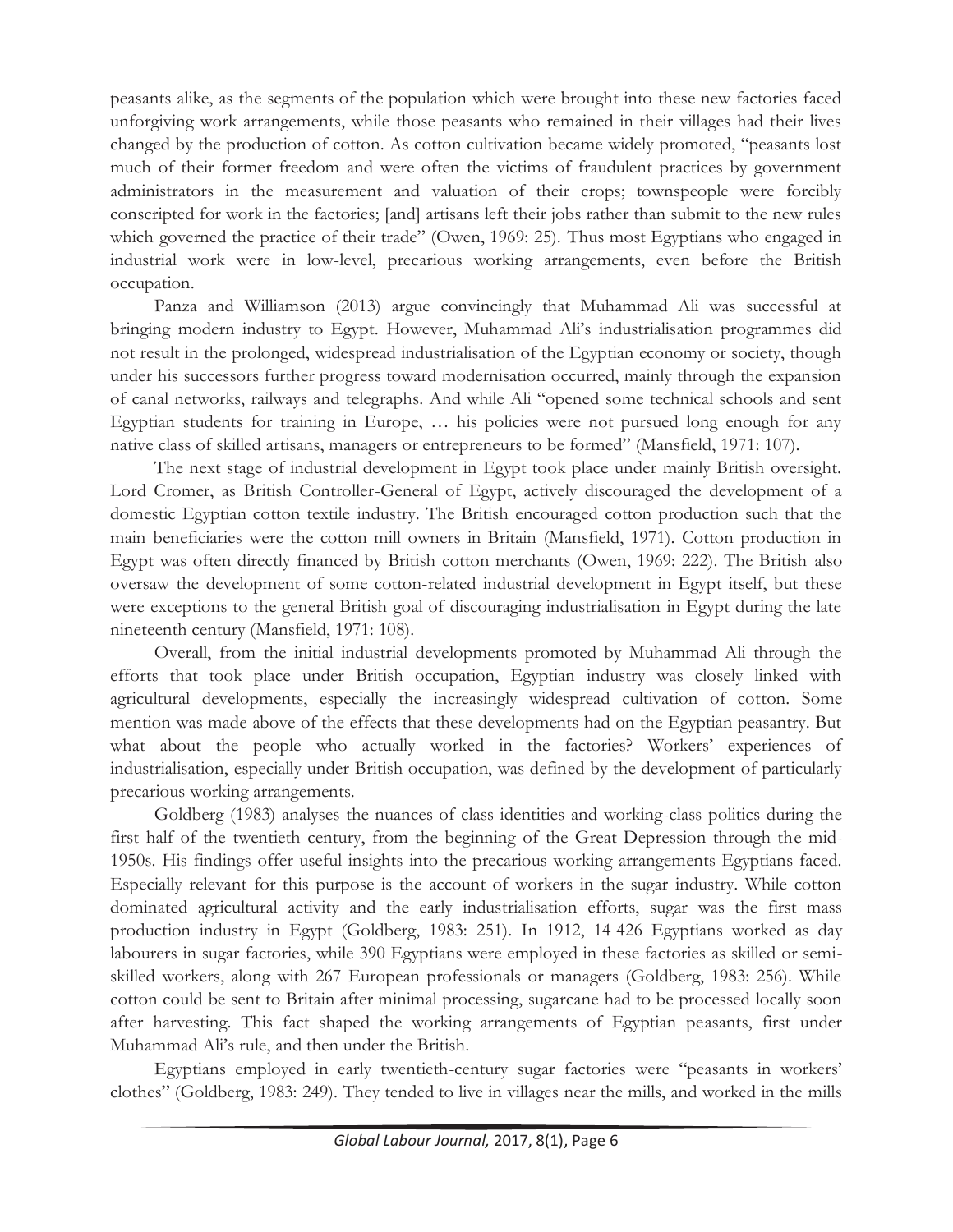at harvest time, in order to process the sugarcane as it came in.<sup>2</sup> But sugarcane planting overlapped with the harvesting period in late winter. This meant that workers were needed in the sugar factories just as they were also needed in the villages to help with the harvest and to plant next year's crop. As a result of these structural features of the sugar industry, workers had relatively strong bargaining power; they could afford to strike for better working conditions, because they had agricultural work in their villages to fall back on. Still, that thousands of Egyptians left their farms to seek industrial employment at this time suggests that they desired wage income beyond that which they could earn through farming. But the working conditions in sugar factories were especially precarious, as these jobs were limited and defined by the seasons.

The first protests against the twelve-hour workdays and poor conditions in these factories was recorded in 1910, in Hawamdieh outside Cairo. In one such case,

there was considerable unfocused hostility among the local work-force directed at the [Hawamdieh sugar] mill and specifically at the mill as a physical presence. The men in charge of the mill as an organizational system found it hard to understand why that hostility would suddenly flare up against the mill as a physical object. Anyone who has experienced the shift from the rhythm of one life, especially that of agricultural labor, with its hard, repetitive, but often broad movements, with the constrained repetition of factory work will know why the factory and its machines evoked such a response (Goldberg, 1983: 260–261).

Strikes became more common after the end of World War I, against both working conditions and the wartime and post-war inflation that reduced the value of workers' wages. This range of factors was conducive to the expansion of precarious conditions under British occupation during the first decades of the twentieth century: twelve-hour workdays performing hard physical labour, while faced with the uncertainty of what their income would actually be worth after inflation. GDP per capita growth over this period was more strongly negative (-–1.10 per cent) and inflation was sharply greater than at any other time from the late nineteenth through the mid-twentieth centuries, except for the later years of the Great Depression and World War II (Yousef, 2002: 565, 568). This was coupled with the fact that this type of work was inherently linked to the seasonal swings of the agricultural production cycle, so workers were not sure how long their jobs would last.

In summary, then, beginning in the nineteenth century, large-scale sugar and cotton production disrupted traditional agricultural and industrial commercial practices. Muhammad Ali uprooted rural populations and compelled them to work on large estates growing cotton for export, while undermining the traditional guilds and production systems in towns and cities. The British initially suppressed industrialisation in Egypt, while promoting large-scale cotton production. As efforts toward industrialisation became more widespread in the early twentieth century, these developments brought further changes to the ways Egyptians earned their living. These changes resulted in new and precarious working arrangements for Egyptians, especially in the industrial sectors. Reactions against these precarious working conditions took the form of strikes and widespread protests and rioting (Goldberg, 1983: 249–295).

<sup>2</sup> This was also the case in India. See, for example, Ray (1979: 141).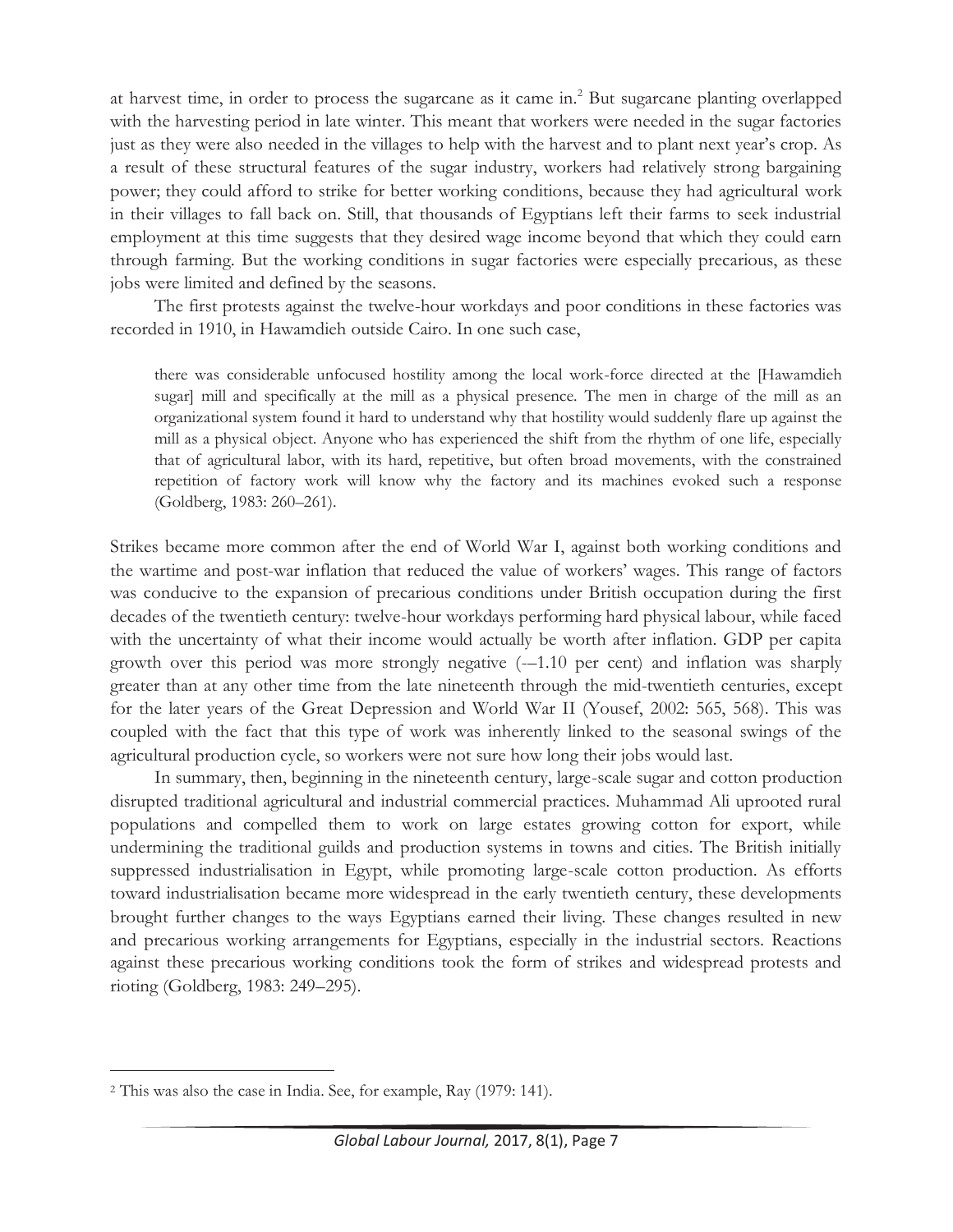## **The Development of Precarious Work in Colonial India**

New and precarious working arrangements came to define significant sectors of the Indian economy under British rule, as was the case in Egypt. India, of course, was officially part of the British Empire, and the British ruled India for nearly 200 years versus the forty years that they occupied Egypt. The significance of the structural changes the British brought to the Indian economy has been much debated (Parthasarathi, 1988, 2011). A major strand of this literature focuses on the degree to which British policies harmed traditional Indian industries. Early research that developed into this "deindustrialisation" debate includes work by Thorner (1962), Chandra (1966), and Bagchi (1976). A key feature of these analyses, especially as formulated by Bagchi, was that although the Industrial Revolution brought great change and disruption to Western Europe and its offshoots, new industries arose which were far more productive than the old industries they replaced. The argument for the case of India and other peripheral countries, however, is that no similar path to greater economic growth occurred after the first wave of industrial destruction. Indian textile industries, for example, were flourishing before the British arrived, but British trade policies resulted in the devastation of Indian industry and no improved system arose to replace it; therefore, the overall gains did not compensate for the losses.

Much has since been written in the debates surrounding Indian deindustrialisation, presenting a variety of perspectives. Roy (2000, 2006), for example, is critical of the stronger deindustrialisation claims. He argues that the decline of cotton spinning by hand in India from 1820 to 1880 was a straight-forward case of technological obsolescence, but one that should not be extended into a more general theory of deindustrialisation. More broadly, Roy shows that real income in manufacturing increased from 1900 to 1947 in India, thus arguing against the view that the decline in cotton spinning by hand resulted in a prolonged general reversal for Indian industry. Another framework is employed by Clingingsmith and Williamson (2004). They argue that from 1750 to 1860 the waning of the Mughal Empire's authority, increases in grain prices and industrial wages, and decreases in world prices for textiles all contributed to the deindustrialisation of India. They show that India had already gone from being a net exporter of textiles to a being a net importer by 1860.

Taking this range of evidence into account, the story that emerges is one where Indian industry, namely cotton spinning by hand, was indeed devastated by British free trade policies in the nineteenth century. It remains debatable, however, whether this process and its consequences should be interpreted as a more general deindustrialisation of India, given that by some measures (e.g. real income in manufacturing) Indian industry was successful during the first half of the twentieth century. In the above cases, these developments are analysed at an economy-wide level. But what was the effect of these developments on the workers themselves?

In 1936–1937 two members of the economics department at the University of Madras produced a detailed survey of nine villages in South India (Thomas and Ramakrishnan, 1940). Their goal was to re-survey everything from agricultural and industrial conditions to social relations in villages that had been originally surveyed in 1916–1917. Their research yields insights into the types of changes that took place at the village level due to economic forces under British rule, painting a picture of uncertainty and flux as industries disappeared and villagers adapted to part-time working arrangements. In Guruvayur, for example, a decade before the survey was conducted oil pressing had been in a "flourishing condition" (Thomas and Ramakrishnan, 1940: 323). But when larger mills were built in Cochin and Ernakulam, thirty oil presses in Guruvayur shut down, and the remainder could not provide sufficient work for the families who depended on them (Thomas and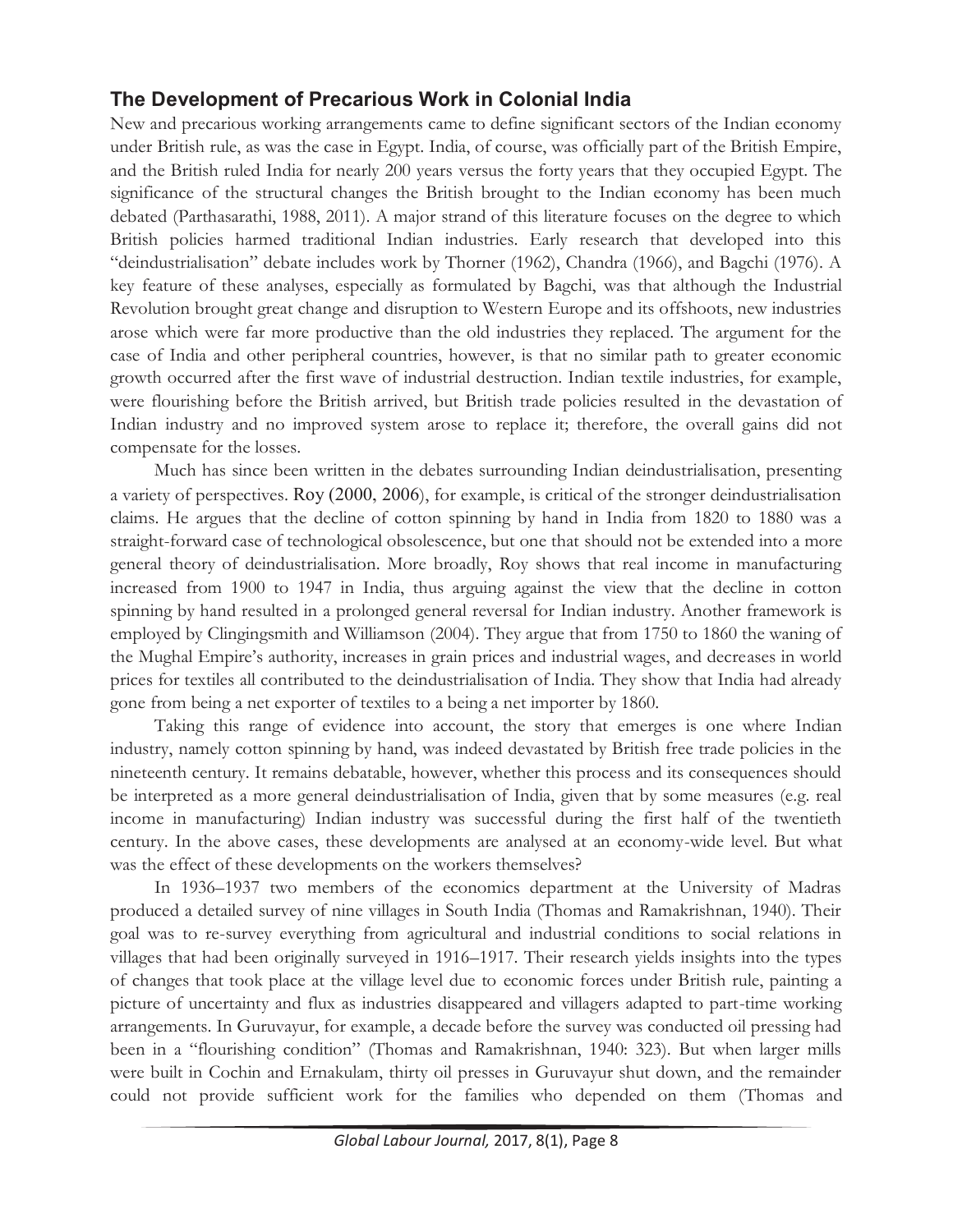Ramakrishnan, 1940: 323). Other industries, such as weaving, were also documented in the University of Madras survey as having undergone "considerable" decline due to competition with larger-scale industrial production in other regions (Thomas and Ramakrishnan, 1940: 323). Smallscale weaving establishments closed because of competition from mass-produced goods shipped into Guruvayur.

Changes to small-scale weaving and metal industries in Guruvayur brought the rise of uncertain and precarious working arrangements, as previously stable and full-time work could end due to the competitive pressures of the economic changes experienced under British rule. People adapted to these changes by earning their livelihoods through a combination of agriculture and craft production, but this was a fall-back position after full-time employment options disappeared when factories closed.

In some respects, this both supports and contrasts with the "commercialisation thesis" advanced by Roy. He argues that:

traditional industry changed not due to external competition, but due to internal competition. Internal competition was an effect of increasing market transactions. As a result of internal competition, there was a decline in less productive and less efficient organisations such as household industry, and an expansion in more efficient and more productive organisations such as units employing wage labour. This process led to a net contraction in employment and yet a rise in total and average income (Roy, 2000: 1445).

The villages surveyed by Thomas and Ramakrishnan saw a decline in small-scale industry due to competitive pressures. While at the aggregate level there could be reason to accept the desirability of replacing less productive and less efficient forms of industry with more productive and more efficient ones, it is still important to emphasise that these changes were hard on the people whose livelihoods were disrupted. Also, the evidence from Guruvayur suggests that there was not a linear development trajectory from household production to larger factories employing wage labour. Instead, what happened in Guruvayur was that competitive pressures resulted in the closing of factories that had offered relatively stable full-time wage labour jobs. The result was that people had to switch from stable full-time employment to working in agriculture while engaging in craft production on the side (Lorenzo, 1948: 18; Pandey, 1983: 111). For India as a whole, Roy finds that the move toward larger-scale production "led to a net contraction in employment and yet a rise in total and average income", but there were cases where there was a net contraction in employment along with a decrease in income (Roy, 2006: 223–224).3

The survey of Vunagatla confirms this point (Thomas and Ramakrishnan, 1940: 389–90). The number of weaver families declined from sixty-nine in 1891, to seventeen in 1901, to twelve in 1911, and to just three in 1916. This is a story of competition: in 1916 only 25 per cent of Vunagatla residents desired the rough cloth from local looms, whereas in 1906 95 per cent of Vunagatla residents had used this local cloth. While these changes improved the quality of life for villagers overall in the sense that they gained access to better-quality cloth, these developments disrupted the lives of the families who had made their living weaving in Vunagatla. Two of these families moved

<sup>3</sup> See Chandavarkar (1998: 44) for further discussions of what constituted large-scale industry during this period of Indian history.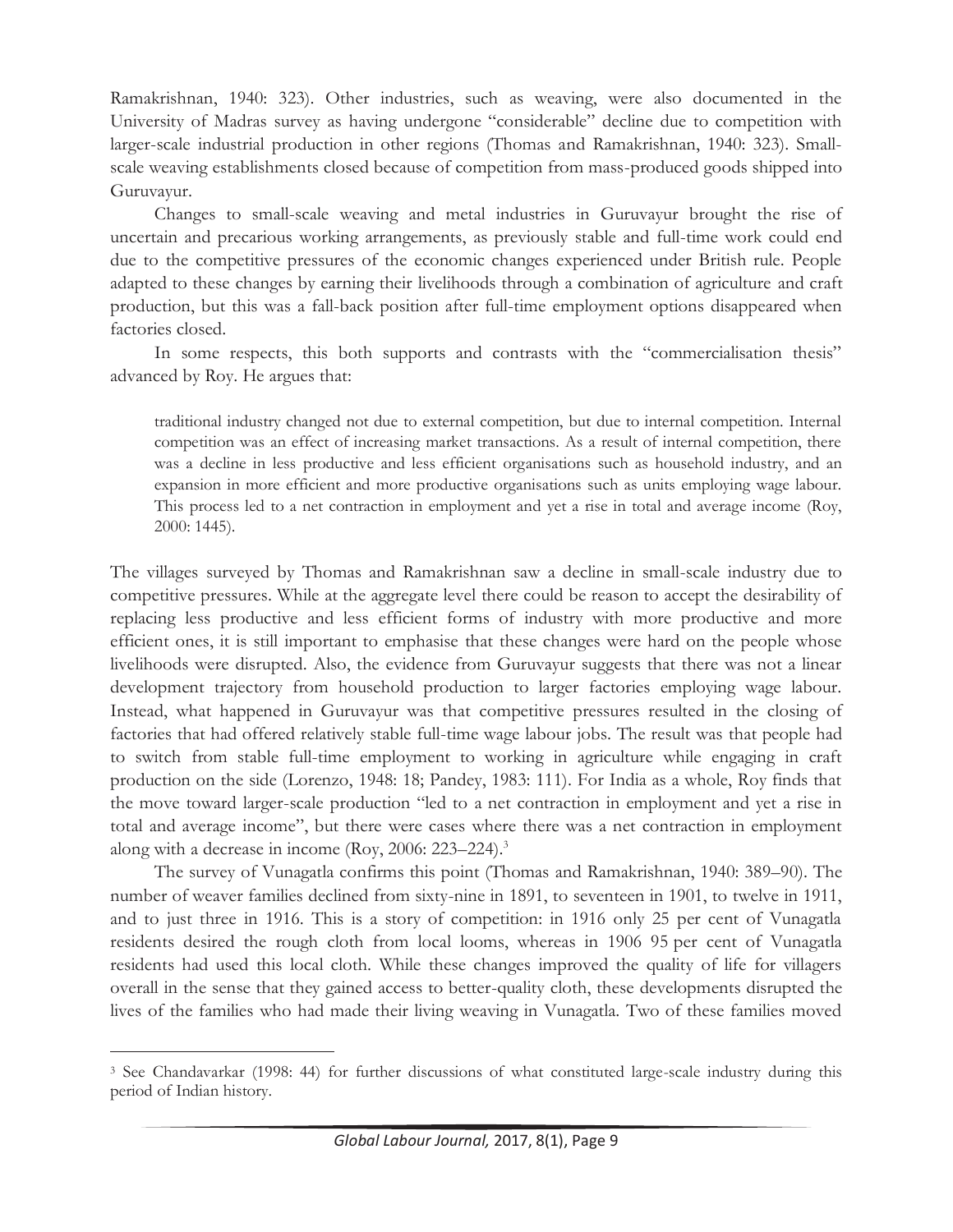away to work as "factory coolies" elsewhere, while those that stayed behind only continued weaving part-time, earning the rest of their livelihood working in the fields. The follow-up survey in 1936– 1937 confirmed these trends. The evidence suggests that in some parts of India, at least, there was a decrease in full-time employment in skilled sectors along with a decrease of income in these sectors, even through the first decades of the twentieth century (Thomas and Ramakrishnan, 1940: 390).

Macro-level data also shows declines in the number of Indians working in secondary industries. Bagchi (1976: 139–140), for example, presents employment data for Gangetic Bihar; the percentage of industrial workers to the total population decreased from just over 18.5 per cent in 1809–1813 to only 8.5 percent in 1901. Roy (2006: 367) compiles adjusted census data, and similar trends are seen through the middle of the twentieth century.

The intention here is not to take sides in the deindustrialisation debate. There are facts presented on both sides of this debate that highlight the precarious nature of working arrangements in British India. While Roy, for example, is critical of the deindustrialisation claims, he also finds that conditions for workers did not necessarily improve, as seen in the cotton textile industry, where real wages were basically stagnant from 1880–1914. Unemployment in this sector contributed to the maintenance of low wages. While factors such as value-added and profitability increased from 1924– 1940, "the transition in the [cotton weaving] industry created a space for the capitalists to operate and generally benefitted capital more than labour" (Roy, 2006: 198). Workers had to transition from traditional small-scale industries to modern industries, with wage labour replacing family labour (Roy, 2006: 221–222). The evidence from the University of Madras surveys show how this process could also move in reverse as factories closed and livelihoods became more precarious. There were winners and losers during these transitions. The cases of Guruvayur and Vunagatla suggest that the losers suffered significant changes as they lost their traditional means of earning a living and were left with more precarious working arrangements.

Chandavarkar (1998: 44) notes that there was not necessarily a clear dividing line between small-scale and large-scale industry in colonial India; both types of workplaces often produced similar products. Physically, larger-scale factories could simply be smaller sheds that had been put together, within which workers used hand-powered machines. Both large and small workplaces would produce outputs based on market fluctuations. And most importantly for the purposes of this paper, "patterns of labour use, intensive, yet flexible and casual in deployment, were common to both the formal and the informal sectors" (Chandavarkar, 1998: 44). This is the characteristic of Indian factories that highlights how precarious these working arrangements were. If workers were still guaranteed regular workweeks and steady employment, then the work would not have been as precarious, whether or not it took place in agglomerated shacks serving as factories, and whether or not the work was performed with simple hand-powered machines versus more complex instruments. (See Joshi, 2005: 318, for a modern example.)

Colonial British statistical sources also highlight how some of the precarious aspects of industrial employment at this time were due to market fluctuations. From 1903–1904, for example, cotton prices increased, which "made profitable business difficult, so that several mills either closed or worked short time." The following year, however, the price of raw cotton fell and "all the spindles had to be brought into full use" (*Statistics of British India*, 1908: 21). Clearly these were not stable working conditions, as employment opportunities were at the whim of the market. There was, however, some governmental oversight of working conditions. For example, the British kept statistics on employers who violated the safety regulations of the Factory Act (*Statistics of British India*,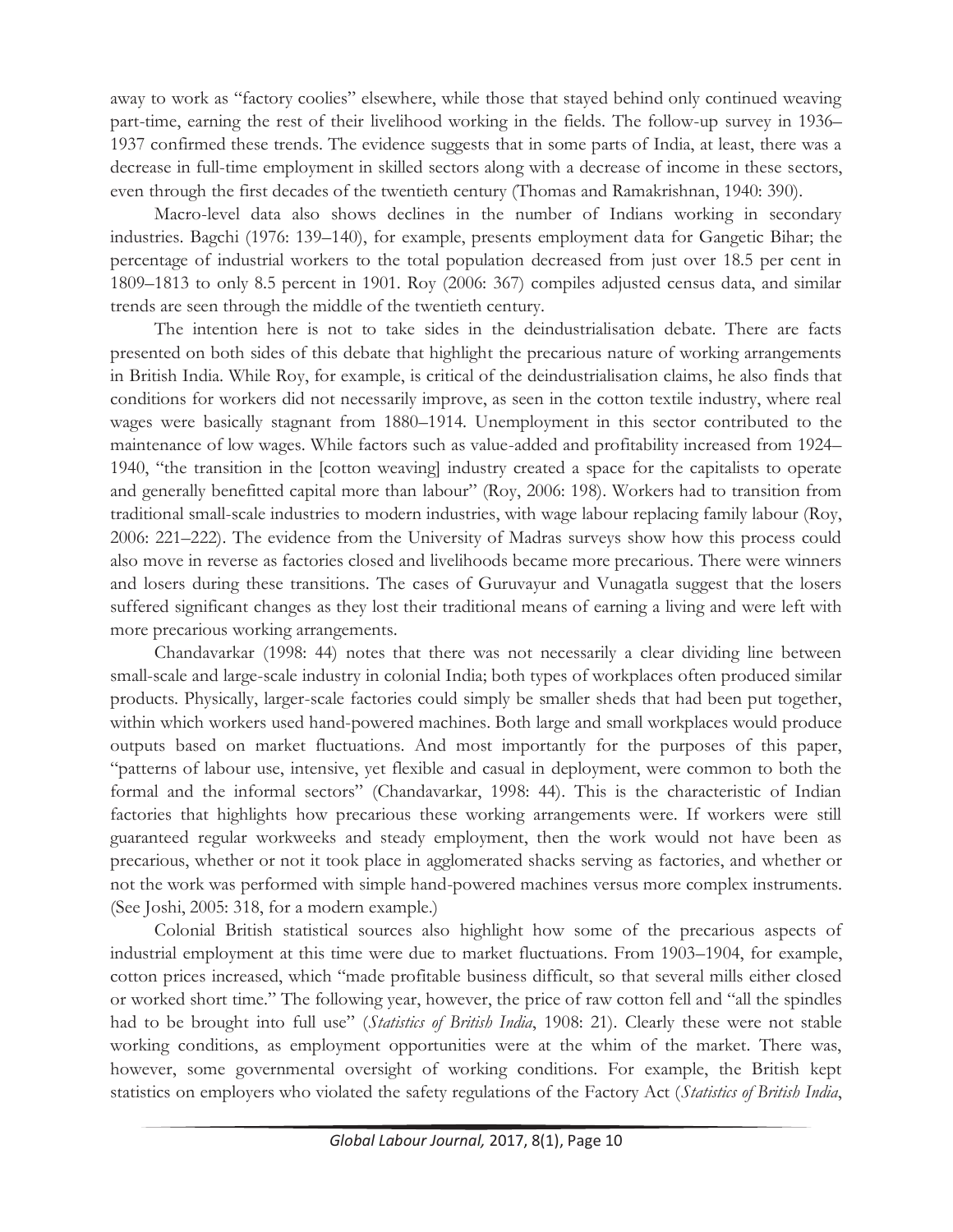1909: 29; similar records exist for other years). Still, these convictions were few in number compared to the fatal and serious accidents that were recorded (*Statistics of British India*, 1909: 28). Also, these official sources highlight the differences between full-time and seasonal industrial work. In 1929, for example, it was reported that "The provision of housing accommodation is adequate in the larger of the perennial factories, but no effort has yet been made to improve the lot of the seasonal worker" (*Report on the Administration of the Indian Factories Act*, 1929: 2). Similarly, "Strict conformity with the rules regarding hours of employment and holidays is observed by the perennial concerns; but the same cannot be said of the seasonal factories" (*Report on the Administration of the Indian Factories Act*, 1929: 9).

As in the Egyptian case, the transition from rural agricultural lifestyles to urban industrial living and working environments had wide-ranging effects on the people involved. Roy (2006: 242) presents samples of wage data from large-scale industries in India, from 1900 to 1944. Average annual incomes increased for Indian industrial workers over this period. Wages more than doubled in Bombay cotton textile mills, increased 2.5 times in Ahmedabad cotton textile mills, and increased 115 per cent in Calcutta jute mills. These averages hide other trends in workers' quality of life, however. Roy (2006: 241) argues that those at the top of the industrial wage hierarchy "could usually enjoy a lifestyle better and more secure than that in the village". Most industrial workers in British India, however, "earned an income too little or *too insecure* to think of growing roots in the city and giving up connections with the land" (Roy, 2006: 242, emphasis added; see also Lorenzo, 1948: 22– 23). This aligns with the analysis of the Egyptian "peasants in workers' clothing" discussed above. Still, Roy points out that during the interwar period Indian urban workers' wages were two to three times those of agricultural workers, and industrial workers were also less subject to famines than were agricultural workers. Additionally, as was seen in Egypt, old behaviours and social patterns (such as caste divisions) followed Indian workers from the countryside to the city, and this hindered both factory discipline and class-based labour organisation (Roy, 2006: 243).<sup>4</sup>

Writing one year into Indian independence, Lorenzo (1948: 24) argued that the industrial workforce accounted for such a small portion of total labour in India that the concept of an Indian industrial working class was a "myth". "A large majority of the industrial workers are misfits and floating farm hands which feed industrial establishments at irregular intervals and give *no stability* to industrial labour power" (Lorenzo, 1948: 24–25; emphasis added). Lorenzo (1948: 26) also argued that, on average, "not more than 20 per cent [of Indian industrial workers] are permanent residents [in industrial urban settings], whilst 80 percent constitute the floating fund of rural workers employed in factory industries only temporarily". In these mid-century industrial settings, working conditions were "hot, close, crowded and noisy", and living conditions for industrial workers had "no sunshine, no clean air to breathe, not enough water to wash in, no sanitary conveniences, no room for comfortable sleeping and decent living" (Modi, 1952: 187–188, quoted in Myers, 1958: 43). These conditions had physical effects on Indian industrial workers. Urban health statistics from 1938–1940 show higher death rates in Indian cities than in rural areas. "This is undoubtedly due to smoke, noise, overcrowding and the presence of poverty" in cities (Sharma, 1948: 236). Still, data on strikes in India from 1921 to 1947 show that most strikes were over wages. Forty-two per cent of Indian strikes in 1921 were related to wages. This figure peaked at 67 per cent of strikes in 1933, and fell to

<sup>4</sup> See also Lorenzo (1948: 25): "His [Indian industrial workers'] early upbringing in the rural atmosphere makes it difficult for him to adapt to a purely industrial milieu."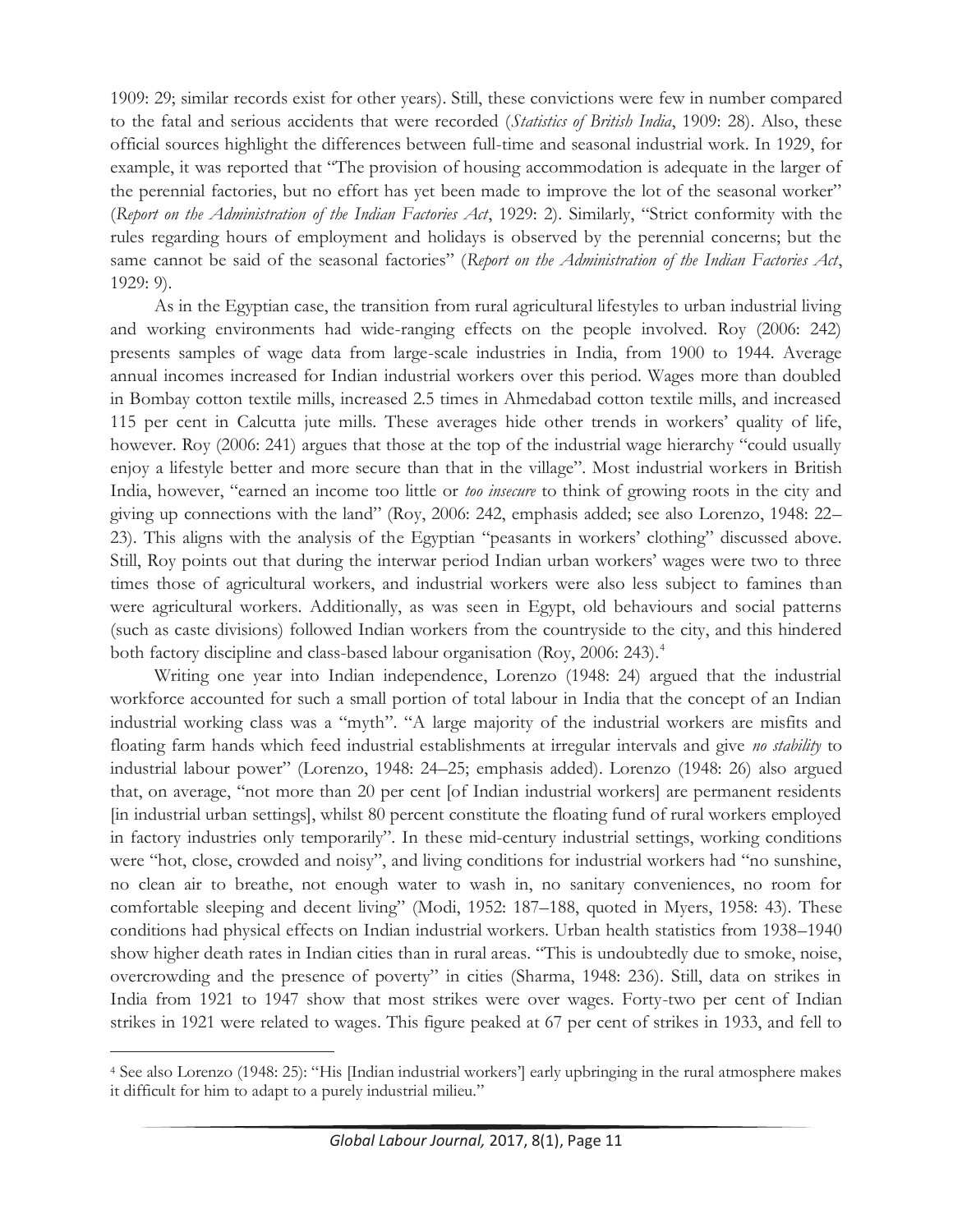31 per cent of strikes by 1947. Bonuses, personnel issues, disputes over leave time and hours of work, or other demands tended to account for smaller percentages of motivations behind strikes (Chakraborty, 1969: 144). Of course, workers faced brutal working and living conditions during periods of early industrialisation in other parts of the world, from Lancashire to Massachusetts. Strikes and organised resistance were features of industrialisation in these places, just as they were in colonial Egypt and India. But the historical development of industrial employment in the West moved toward standardised working and living conditions, schedules and expectations, whereas industrial employment in colonial Egypt and India was defined by the insecurity and contingency that Kalleberg (2009: 6-8) ascribes to precarious working arrangements in the post-Bretton Woods era.

### **International Context and Concluding Remarks**

 $\overline{a}$ 

There are two connected, overarching features that shape the context in which Egypt and India experienced some development of large-scale industry during the late nineteenth and early twentieth centuries: namely, their being part of the British Empire and their location in what is today referred to as the Global South. Imperialism shaped the development of industry in these countries, and the related rise of new, precarious employment relations had a different trajectory over the course of the twentieth century in the Global South compared to the Global North.<sup>5</sup>

The Egyptian and Indian cases described above highlight how employment became more precarious as modern industries developed under British imperial rule.<sup>6</sup> The international, imperial context defines important parts of these developments, as, for example, the large-scale textile production that occurred in India took place in factories designed along the lines of similar operations in England. British-imposed free trade shaped these developments, but the imperial context also explains the lack of broader industrialisation in Egypt, for example, where industrial production was mainly encouraged for the processing of perishable goods such as sugar cane, while the economy overall was directed toward producing raw cotton for British mills. Thus the industrialisation that took place under British rule was shaped by the competing forces of free trade and the active management of colonial economies, which secured British dominance in India and Egypt.

The positions these countries held in the British imperial system shaped the trajectory their industrial development followed. Modern industrial production had been developing in "core" countries such Britain and the United States for decades before the rise of similarly scaled production in Egypt and India. While the changes in employment structures brought by industrialisation did lead to new and precarious work relationships in the West (Jacoby, 2004), by the early twentieth century stronger regulation and the rise of "progressive" reform movements had increased the stability of these jobs. Though British India had a series of Factory Acts promoting workplace safety, the

<sup>5</sup> In the May 2016 special issue of the *Global Labour Journal* the relevance of the "precarious work" framework is highlighted for the Global South. Scully (2016: 189), for example, notes that "many of the features that Standing associates with the contemporary 'precariat' have long been widespread among Southern workers", and Standing (2016: 189) argues that the precariat is "a global, not 'Eurocentric' or 'Northern' phenomenon".

<sup>6</sup> For an analysis of the spread of trade and power relations under British imperialism in a World Systems framework, see, for example, Arrighi (2010: 169).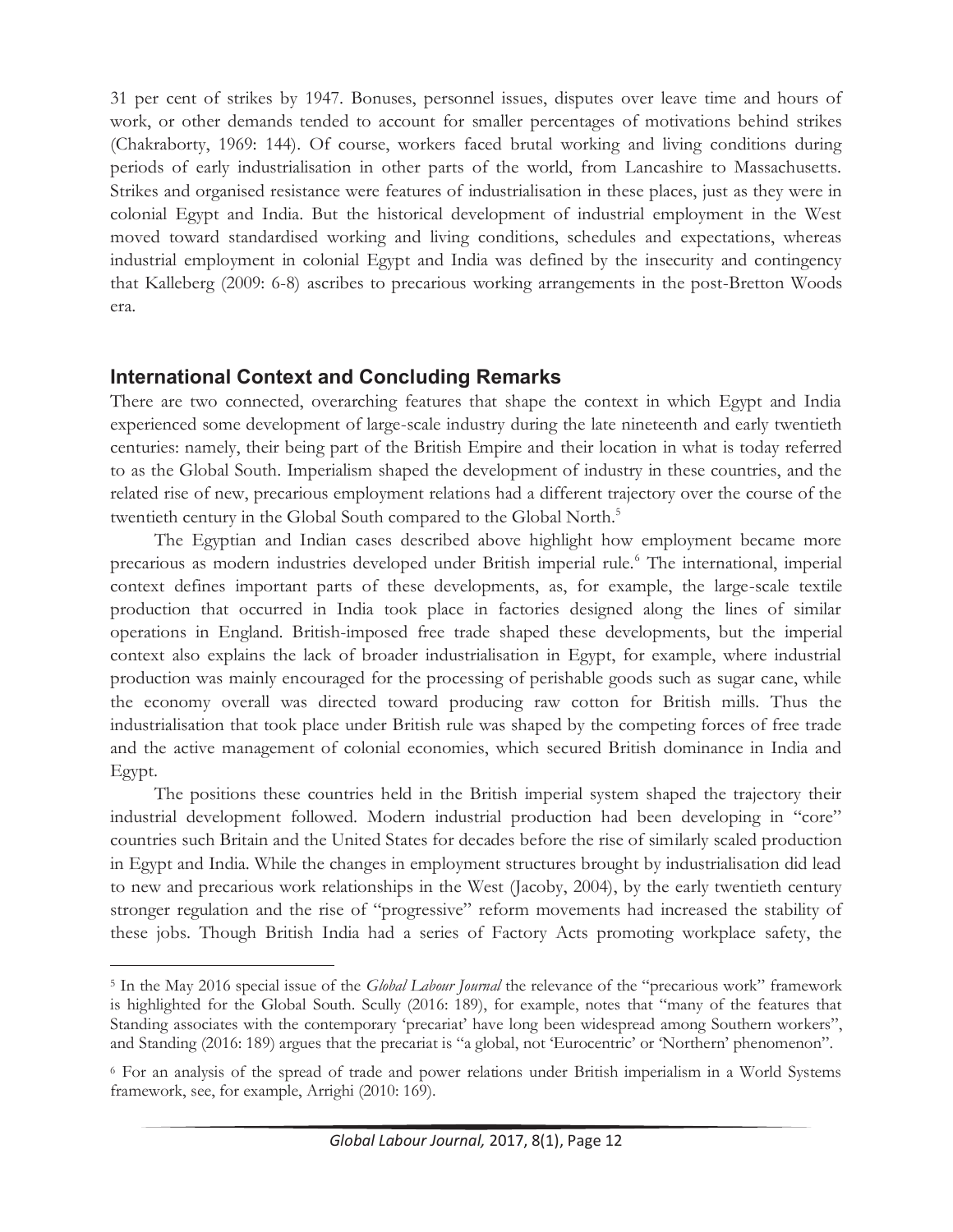structure of industrial employment remained precarious. Part of the explanation for these different trends can be connected to a "reserve army of labour" story. As Britain and the U.S. completed their transitions to urbanised industrial economies, workers demanded more stable labouring arrangements. But as long as factories in India and Egypt could rely on flows of workers from villages to factories, employers were under less pressure to offer more stable jobs. That is not to say that labour unrest was not an important feature of industrial development in both the Global South and North (Silver, 2003), but employers faced less pressure to change when new supplies of cheap and less-skilled labour were readily available.

It is significant that the timing of industrialisation (to the extent that it occurred) was different in the Global North than in the Global South. By the height of the colonial era workers in the North were more likely to have secured stable employment, whereas industrial workers in the South experienced the decline of older social and economic systems and the rise of precarious work. Extending Kalleberg's framework further back in time suggests a pendulum-like swing back toward precariousness in the North. In the South, the history of industrial development offers the insight that industrialisation does not necessarily lead to stable work. Many of the analyses of the post-war "golden age" in the North praise the manufacturing jobs on offer in mid-twentieth-century America and Britain. But it was the labour-capital relations of that time that limited precarity, not the jobs in and of themselves. To make this case more concretely in a global context across the twentieth and early twenty-first centuries requires more space than is available here. Davis's (2004, 2006) focus on the overall precarity defining the lives of many in the South in recent decades is part of this story, and again there is more room for bringing "informal" economic activity into this analysis, as people fill the gaps in precarious labour arrangements through informal channels.<sup>7</sup> But Davis's (2006: 178) "informal proletariat" does not overlap entirely with precarious workers, who might have more formal employment but still be lacking stability or security. Informal employment is a more severe situation in that it precludes contracts, rights and regulations, which can still be part of precarious employment relations (Breman, 2003).

Many of the developments that took place in industrialising colonial Egypt and India had parallels in industrialising Western Europe: peasants leaving village life to work in factories, inhumane industrial working and living conditions, strikes and protests against the precariousness of unstable working conditions. Marx, for one, documents all of these factors in nineteenth century Europe, just as the evidence analysed above demonstrates their occurrence in colonial Egypt and India. Pandey (1983: 119) rightfully argues that the "common objection that all of this was inevitable, that older, less efficient modes of production must necessarily give way to more rational and modern ones, is deficient", especially in non-Western contexts. The uncertainty and insecurity that make up a major part of Kalleberg's definition of precarious work also describe the experiences of workers during these transitions in Egypt and India. Again, this highlights the enduring precarity facing workers during both the historical rise of industrial employment and the decline of post-war labour arrangements in the North. This does not have to mean that the "precariat" forms a new, identifiable global class of workers (Bremen, 2013). Instead, recognising that work that has been viewed as being especially stable (post-war industrial jobs in the North, for example) is a historical anomaly points

<sup>7</sup> An example of another type of employment decision is presented in Blattman and Dercon (2012), who find high turnover at Ethiopian factories, when workers choose to return to the informal sector rather than be subjected to undesirable industrial working conditions.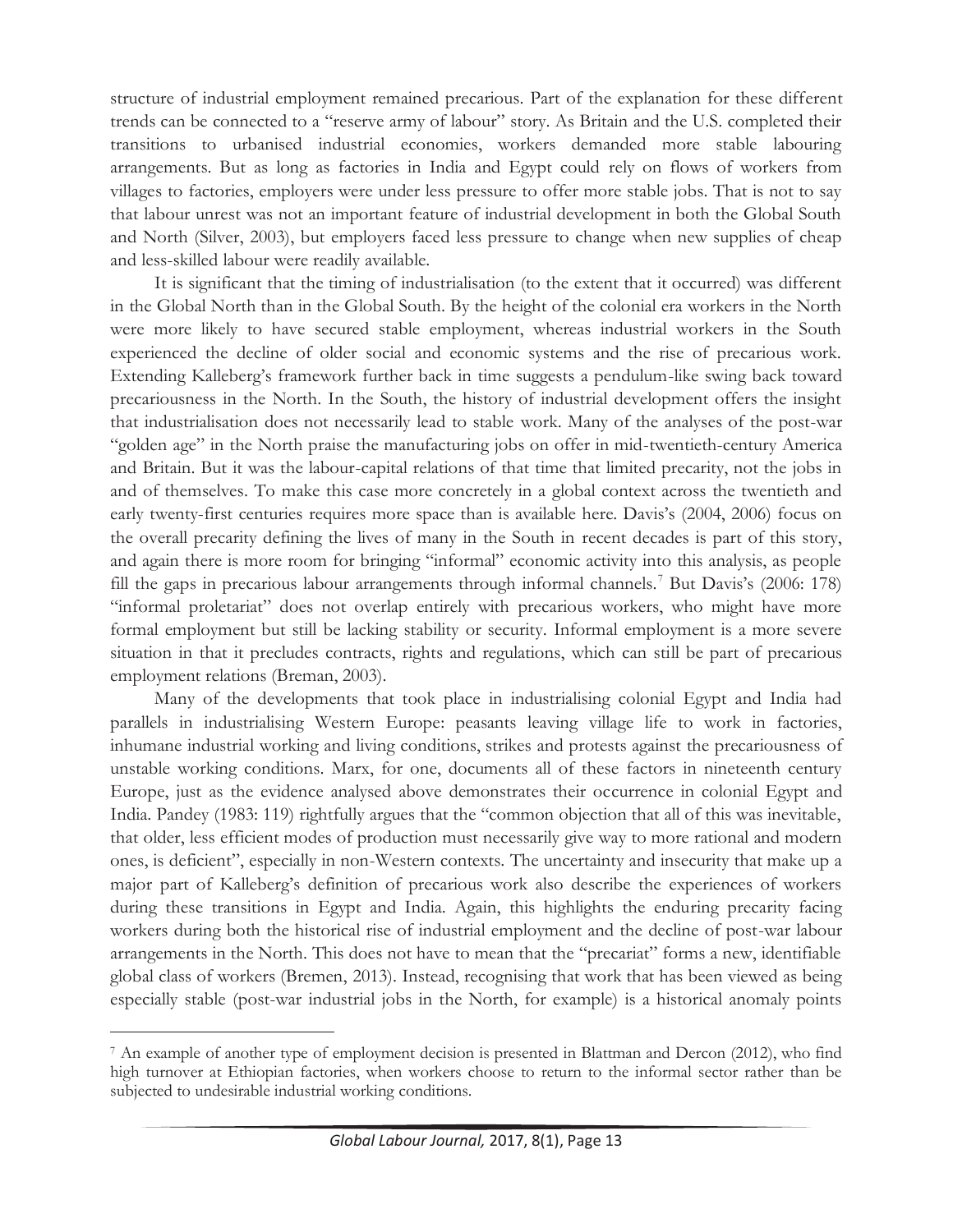toward broader trends in capitalist development that tend to be destabilising.

Pandey (1983: 119) is correct to note that the "common objection that all of this was inevitable ... fails to take account of the particularities of the colonial experience."

This is where the very slow growth of modern industry created special problems, in India as in so many other Asian and African countries. There was a large-scale disruption of forms, without a real transformation. The handicraftsmen of old, like vast numbers of the poorer peasants and agricultural labourers, found their means of livelihood in jeopardy: but their links with their rural homes were not completely severed. What was in western Europe a relatively short-lived if traumatic period of change became in the sub-continent and elsewhere a chronic condition (Pandey, 1983: 119–120).

That is the main argument of this paper. While precarious working conditions defined aspects of nineteenth-century industrialisation in the West, it was a period of transition that led to more stable working conditions and the "golden age" of post-war capitalism. Other parts of the world did not experience this development trajectory. While the "deindustrialisation" debate continues, the historical record shows that the industrialisation that did occur in colonial Egypt and India was highly disruptive to existing social and economic systems. These changes resulted in the creation of working arrangements that were unstable, insecure, and contingent – in a word, precarious.

#### **REFERENCES**

- Agarwala, R. (2013) *Informal Labor, Formal Politics, and Dignified Discontent in India*. Cambridge: Cambridge University Press.
- Arrighi, G. (2010) *The Long Twentieth Century: Money, Power and the Origins of our Times*. London: Verso.
- Baer, G. (1964) *Egyptian Guilds in Modern Times*. Jerusalem: Israel Oriental Society.
- Bagchi, A.K. (1976) De-industrialisation in India in the Nineteenth Century: Some Theoretical Implications. *Journal of Development Studies,* 12(2): 135–164.
- Blattman, C. and S. Dercon (2012) *More Sweatshops for Africa? Pilot Results from an Experimental Study of Industrial Labor in Ethiopia*. International Growth Centre Working Paper F-5006-ETH-1. Available online at https://www.thejgc.org/wp-content/uploads/2012/03/Blattman-Dercon-2012-Working-Paper.pdf.
- Breman, J. (2003) *The Labouring Poor in India: Patterns of Exploitation, Subordination, and Exclusion*. Delhi: Oxford University Press.
- Breman, J. (2013) A Bogus Concept? *New Left Review,* 84: 130–138.
- Broad, D. (2000) The Periodic Casualization of Work: The Informal Economy, Casual Labor and the *Longue Durée.* In *Informalization: Process and Structure,* edited by F. Tabak and A. Crichlow, A. Baltimore: Johns Hopkins University Press.
- Chakraborty, P. (1969) *Strikes and Morale in Industry in India and her Principal States*. Calcutta: Eastern Law House.
- Chandavarkar, R. (1998) *Imperial Power and Popular Politics: Class, Resistance and the State in India, c. 1850–1950*. Cambridge: Cambridge University Press.
- Chandra, B. (1966) *The Rise and Growth of Economic Nationalism in India*. New Delhi: Peoples' Publishing House.
- Clingingsmith, D. and J.G. Williamson (2004) India's De-industrialization under British Rule: New Ideas, New Evidence. *NBER Working Paper No. 10586*. Available online at http://www.nber.org/papers/w10586.pdf.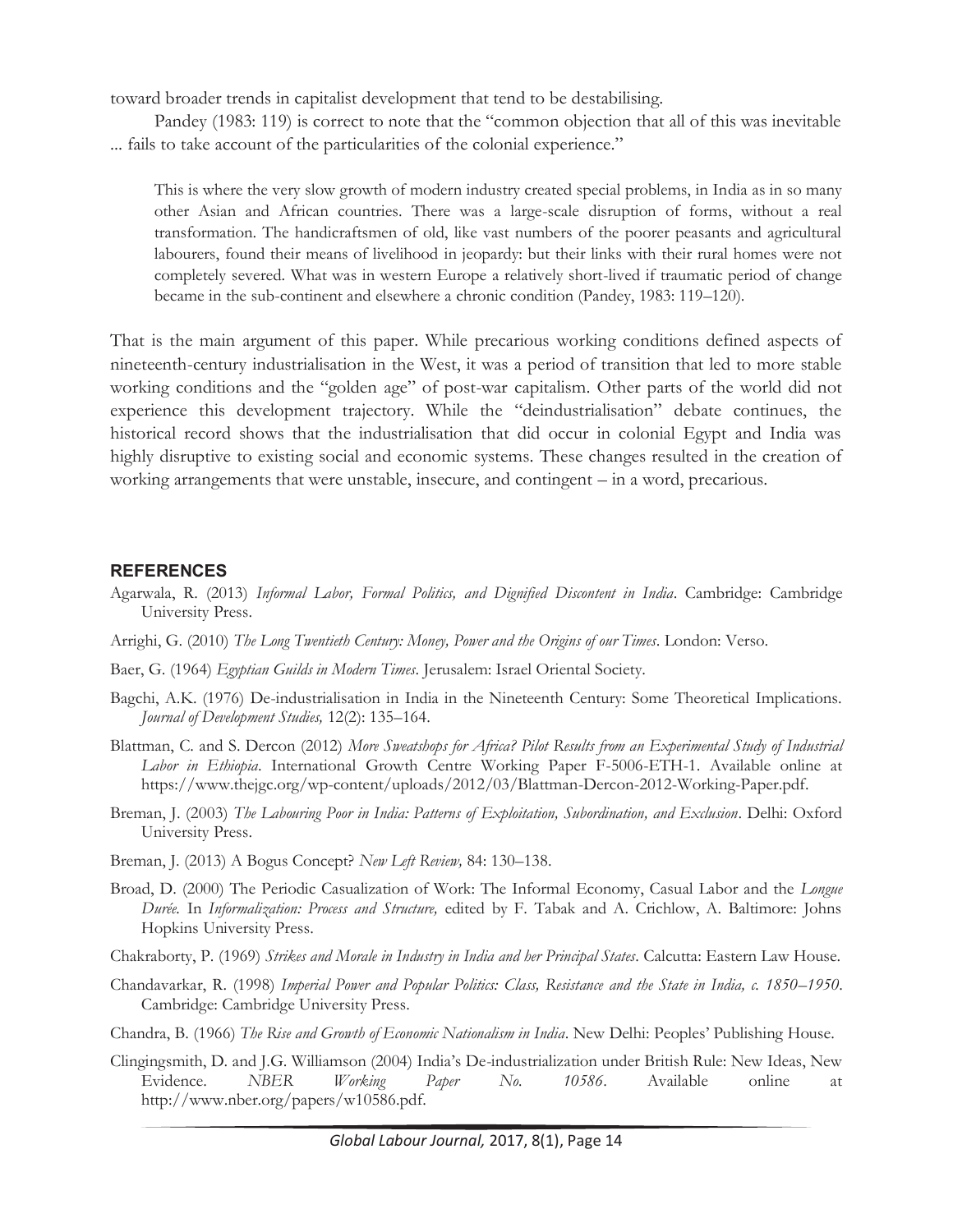- Davis, M. (2004) Planet of Slums. *New Left Review,* 26: 5–36.
- Davis, M. (2006) *Planet of Slums*. Second edition. London: Verso.
- Goldberg, E.J. (1983) *Tinker, Tailor, and Textile Worker: Class and Politics in Egypt, 1930–1954*. Unpublished PhD thesis, University of California, Berkeley.
- Jacoby, S.M. (2004) *Employing Bureaucracy: Managers, Unions, and the Transformation of Work in the 20th Century*. Mahwah, N.J.: Lawrence Erlbaum Associates Publishers.
- Joshi, C. (2005) *Lost Worlds: Indian Labour and its Forgotten Histories*. London: Anthem Press.
- Kalleberg, A.L. (2009) Precarious Work, Insecure Workers: Employment Relations in Transition. *American Sociological Review,* 74(1): 1–22.
- Lorenzo, A.M. (1948) *Indian Labour in Primary Industries*. Lucknow: Universal Publishers.
- Mansfield, P. (1971) *The British in Egypt*. New York: Holt, Rinehart and Winston.
- Marx, K. (1976) *Capital: A Critique of Political Economy, Volume One*. London: Lawrence & Wishart.
- Myers, C.A. (1958) *Labor Problems in the Industrialization of India*. Cambridge, M.A.: Harvard University Press.
- Owen, E.R.J. (1969) *Cotton and the Egyptian Economy, 1820–1914: A Study in Trade and Development*. Oxford: Clarendon Press.
- Pandey, G. (1983) Economic Dislocation in Nineteenth Century Uttar Pradesh: Some Implications of the Decline of Artisanal Industry in Colonial India. In *Rural South Asia: Linkages, Change and Development,*  edited by P. Robb. London: Curzon Press.
- Panza L. and J.G. Williamson (2013) Did Muhammad Ali Foster Industrialization in Early 19th Century Egypt? *Centre for Economic Policy Research (CEPR) Discussion Paper No. 9363*. Available online at http://www.nber.org/papers/w9363.pdf.
- Parthasarathi, P. (2011) *Why Europe Grew Rich and Asia Did Not: Global Economic Divergence, 1600–1850*. Cambridge: Cambridge University Press.
- Parthasarathi, P. (1998) Rethinking Wages and Competitiveness in the Eighteenth Century: Britain and South India. *Past & Present,* 158(1): 79–109.
- Ray, R.K. (1979) *Industrialization in India: Growth and Conflict in the Private Corporate Sector, 1914–47*. Delhi: Oxford University Press.
- *Report on the Administration of the Indian Factories Act 1911 (Act XII of 1911), as modified up to the 1st June 1926, in the Central Provinces and Berar for the year 1928* (1929). Nagpur.
- Roy, T. (2000) De-industrialisation: Alternative View. *Economic and Political Weekly,* 35(17): 1442–1447.
- Roy, T. (2006) *The Economic History of India, 1857–1947*. New Delhi: Oxford University Press.
- Scully, B. (2016) Precarity North and South: A Southern Critique of Guy Standing. *Global Labour Journal,* 7(2): 160–173.
- Sharma, T.R. (1948) *Location of Industries in India*. Bombay: Hind Kitabs.
- Silver, B.J. (2003) *Forces of Labor: Workers' Movements and Globalization since 1870*. Cambridge: Cambridge University Press.
- Standing, G. (2016) The Precariat, Class and Progressive Politics: A Response. *Global Labour Journal,* 7(2): 189– 200.
- *Statistics of British India, for 1906–07 and Preceding Years, Part I, Industrial, including Statistics relating to Factories, Mills, Mines, etc*. (1908) Compiled in the Office of the Director General of Commercial Intelligence, India. Calcutta.